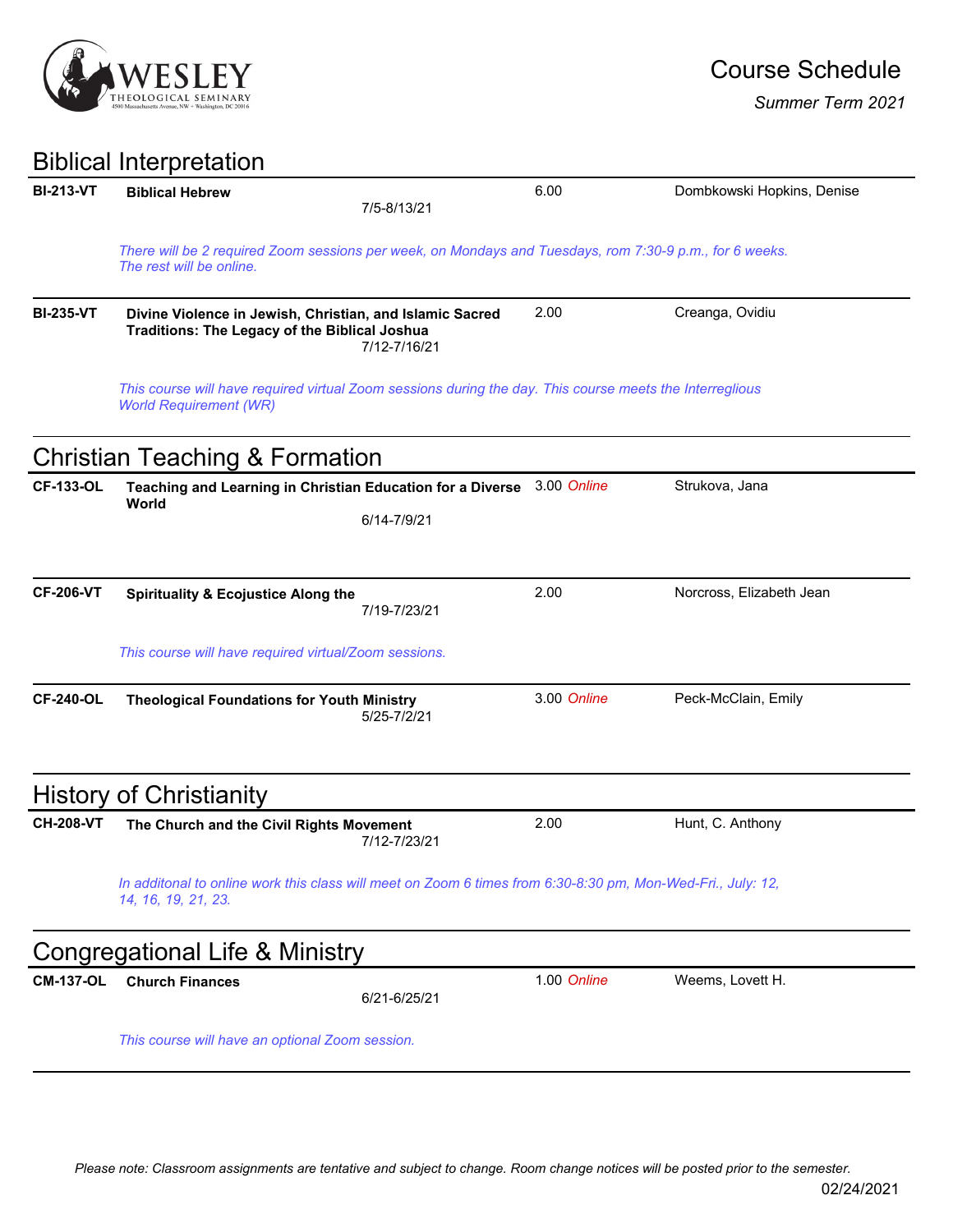

## Course Schedule

*Summer Term 2021*

| <b>CM-142-OL</b> | Healthy Stewardship in the Local Church                                                                                                                                                                                                                                                                                                                                                                                 | 6/7-6/11/21  | 1.00 Online            | Michel, Ann A.           |  |  |
|------------------|-------------------------------------------------------------------------------------------------------------------------------------------------------------------------------------------------------------------------------------------------------------------------------------------------------------------------------------------------------------------------------------------------------------------------|--------------|------------------------|--------------------------|--|--|
|                  | This course will have an optional Zoom session.                                                                                                                                                                                                                                                                                                                                                                         |              |                        |                          |  |  |
| <b>CM-154-OL</b> | Ministry in Rural Context Missional Church                                                                                                                                                                                                                                                                                                                                                                              | 6/20-7/30/21 | 2.00 Online            | Lemaster-Smith, Jonathan |  |  |
| <b>CM-205-VT</b> | The Mission of the Church in the Contemporary World                                                                                                                                                                                                                                                                                                                                                                     | 5/25-6/18/21 | 3.00                   | Wingeier-Rayo, Phil      |  |  |
|                  | This course will have required virtual/Zoom sessions. Dates TBD                                                                                                                                                                                                                                                                                                                                                         |              |                        |                          |  |  |
| <b>CM-251-VT</b> | Polity of the United Methodist Church                                                                                                                                                                                                                                                                                                                                                                                   | 7/1-7/30/21  | 2.00                   | Parks, Lewis A.          |  |  |
|                  | Required Zoom meetings Thursdays in July (1, 8, 15, 22, 29), 7:00p - 9:00pm ET                                                                                                                                                                                                                                                                                                                                          |              |                        |                          |  |  |
| <b>CM-269-VT</b> | <b>Introduction to Disability Ministries And Deaf Ministries</b>                                                                                                                                                                                                                                                                                                                                                        | 5/24-6/4/21  | $2.00 - 3.00$          | Yates, Leo Allen         |  |  |
| <b>CM-531-VT</b> | Samuel Dewitt Proctor Institute for Child Advocacy Ministry 2.00                                                                                                                                                                                                                                                                                                                                                        | 6/5-7/23/21  |                        | Parrish, Lorena          |  |  |
|                  | Scholarships are available from the CDF for seminarians ages 35 and under on a first-come, first-served<br>basis. Please visit their website to find out more. For more information and to sign up for the Institute, please<br>visit: https://www.childrensdefense.org/programs/faith-based/samuel-dewi<br>tt-proctor-institute/proctor-event-page/ Pre-Institute Meeting Dates:<br>On Sats., June 5, 19, and July 10, |              |                        |                          |  |  |
|                  | Practice in Ministry & Mission                                                                                                                                                                                                                                                                                                                                                                                          |              |                        |                          |  |  |
| MM-347-0         | <b>Summer PMM I</b>                                                                                                                                                                                                                                                                                                                                                                                                     | 6/21-8/22/21 | 2.00<br>Pass/Fail Only |                          |  |  |
|                  | Prereq: MM-101 and -102, completion of Ministry and Social Sciences req., and 30 credit hours of total study<br>Studennts must attend a preliminary meeting on Fri. Aft. 9 April OR 16 April from 4:00-7:15 pm. and a<br>required synchronous meeting of colloquy on Monday 30 August 9:00 AM - noon.                                                                                                                   |              |                        |                          |  |  |
| MM-348-0         | <b>Summer PMM II</b>                                                                                                                                                                                                                                                                                                                                                                                                    | 6/21-8/22/21 | 2.00<br>Pass/Fail Only |                          |  |  |
|                  | Prereq: MM-347 or MM-311/MM-312<br>Studennts must attend a preliminary meeting on Fri. Aft. 9 April OR 16 April from 4:00-7:15 pm. and a<br>required synchronous meeting of colloquy on Monday 30 August 9:00 AM - noon.                                                                                                                                                                                                |              |                        |                          |  |  |
|                  |                                                                                                                                                                                                                                                                                                                                                                                                                         |              |                        |                          |  |  |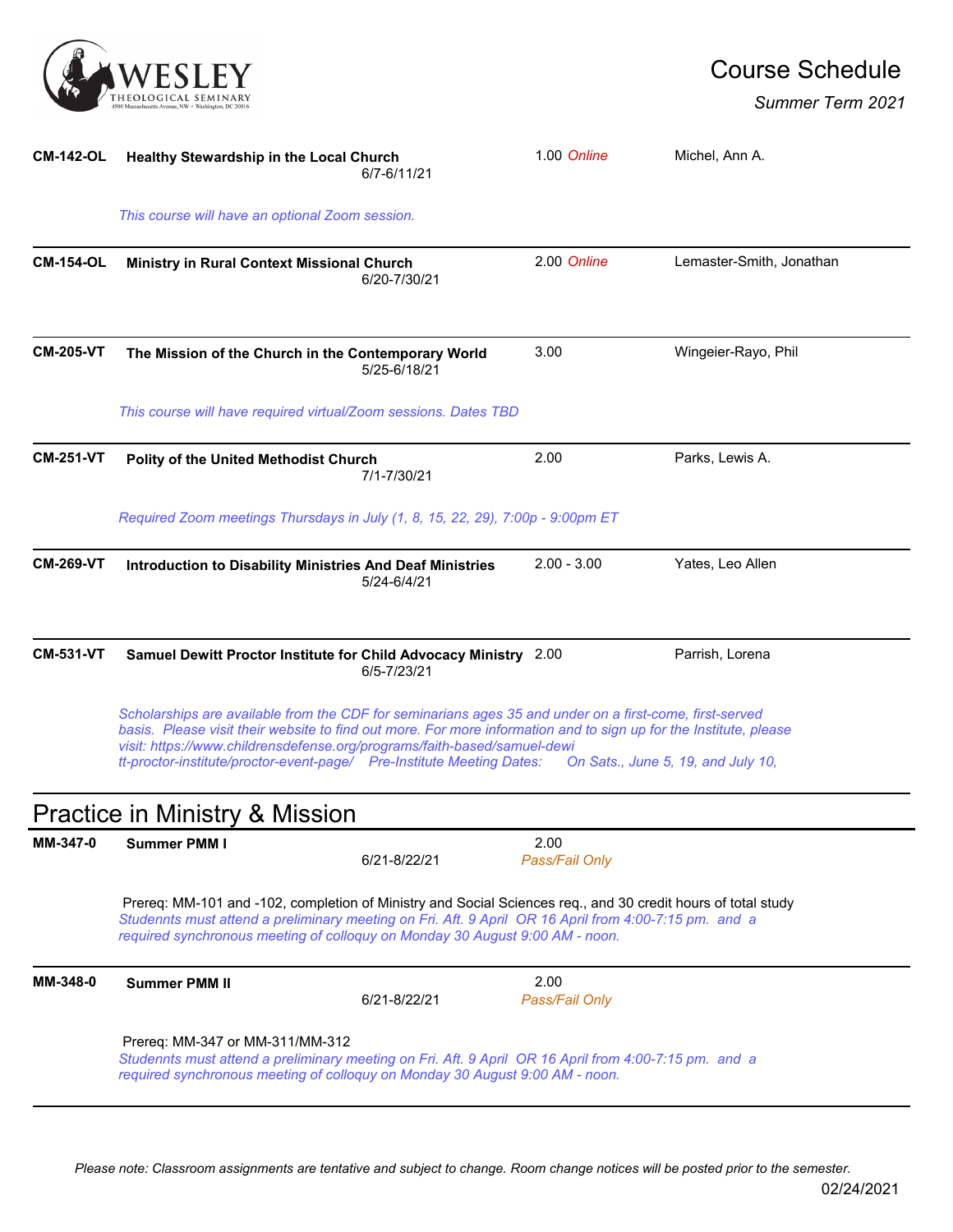

*Summer Term 2021*

| MM-350-0         | <b>PMM: Intercultural Immersion</b>                                                                                                                                                                     | 5/25-7/30/21 | 2.00<br>Pass/Fail Only |                     |  |
|------------------|---------------------------------------------------------------------------------------------------------------------------------------------------------------------------------------------------------|--------------|------------------------|---------------------|--|
|                  | Prereq: Completion of 30 credit hours.                                                                                                                                                                  |              |                        |                     |  |
|                  | Pastoral Care & Counseling                                                                                                                                                                              |              |                        |                     |  |
| <b>PC-226-VT</b> | <b>Spirituality of Pastoral Care and Counseling</b>                                                                                                                                                     | 7/20-7/30/21 | 2.00                   | Koppel, Michael S.  |  |
|                  | Required virtual /Zoom sessions: Tues., July 20; Thurs, July 22, Tues., July 27; Thurs, July 29 from 10 am to<br>12 pm.in addition to required learning modules on Bb.<br><b>Limited Enrollment: 20</b> |              |                        |                     |  |
| PC-491-0         | <b>Clinical Pastoral Education 0.5 Unit</b>                                                                                                                                                             | 5/25-7/30/21 | 3.00<br>Pass/Fail Only |                     |  |
|                  | Prereq: PC-101 or PC-111                                                                                                                                                                                |              |                        |                     |  |
| PC-493-0         | <b>Clinical Pastoral Education 1.0 Unit</b>                                                                                                                                                             | 5/25-7/30/21 | 6.00<br>Pass/Fail Only |                     |  |
|                  | Prereq: PC-101 or PC-111                                                                                                                                                                                |              |                        |                     |  |
|                  | <b>Preaching and Worship</b>                                                                                                                                                                            |              |                        |                     |  |
| <b>PW-340-VT</b> | <b>Preaching Practicum</b>                                                                                                                                                                              | 7/12-7/16/21 | 2.00                   | Cope, Jan Naylor    |  |
|                  | Prereq: Foundations of Preaching<br>This class will meet via Zoom between 9 am and 4 pm each day.<br><b>Limited Enrollment: 15</b>                                                                      |              |                        |                     |  |
|                  | <b>Religion and the Arts</b>                                                                                                                                                                            |              |                        |                     |  |
| <b>RA-138-VT</b> | <b>Music and Social Justice</b>                                                                                                                                                                         | 6/21-7/30/21 | 2.00                   | Rosen, Carolyn      |  |
|                  | This class will have some required virtual/Zoom sessions in the evenings.                                                                                                                               |              |                        |                     |  |
| <b>RA-175-VT</b> | <b>Biblical Storytelling</b>                                                                                                                                                                            | 6/14-6/18/21 | 2.00                   | Radosevic, Tracy A. |  |
|                  | This class will have required virtual/Zoom sessions during the day.                                                                                                                                     |              |                        |                     |  |
|                  | <b>Systematic Theology</b>                                                                                                                                                                              |              |                        |                     |  |